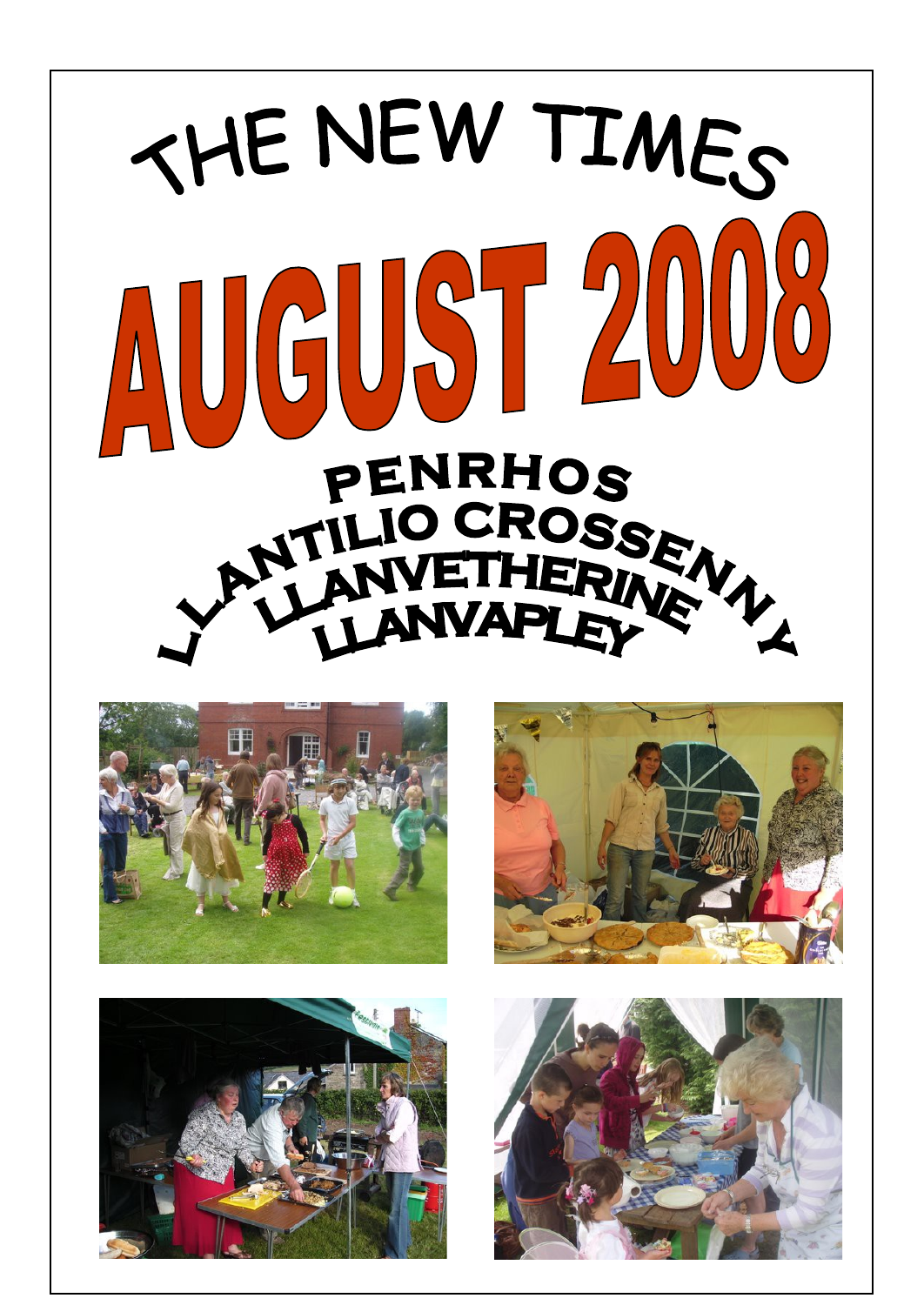## **From the Vicarage**

'Summer time, and the livin' is easy' wrote George Gershwin in 1935 for his opera on agricultural life in South Carolina.

Well, it may be for some. At present, our farmers are, as ever, using every day of sunshine to get things done before the rain returns. Various forecasts have been made by local farmers, but we don't know!

Sitting here in my study in the middle of July the sunshine and warmth abound and the garden needs lots of water. By the time you read this we could be awash again like last year - but at least the Royal Welsh Show seems to be smiled on.

William Wordsworth wrote a very interesting poem about looking back in our lives. You know how the summers of our youth were always sunny? Wordsworth wrote.........

"*What though the radiance, Which was once so bright, Be now forever taken from my sight, Though nothing can bring back the hour, Of splendour in the grass, of glory in the flower, we will grieve not, rather find strength in what remains behind; In the primal sympathy which having been must ever be; in the soothing thoughts that spring out of human suffering; in the faith that looks through death, in years that bring the philosophic mind."*

St Paul in the New Testament wrote that we cannot live in the past, but 'press on to the high calling in Christ Jesus'. This is not pressure of doing or achieving more and more things but rather feeling very secure in that whatever happens we are part of God's family.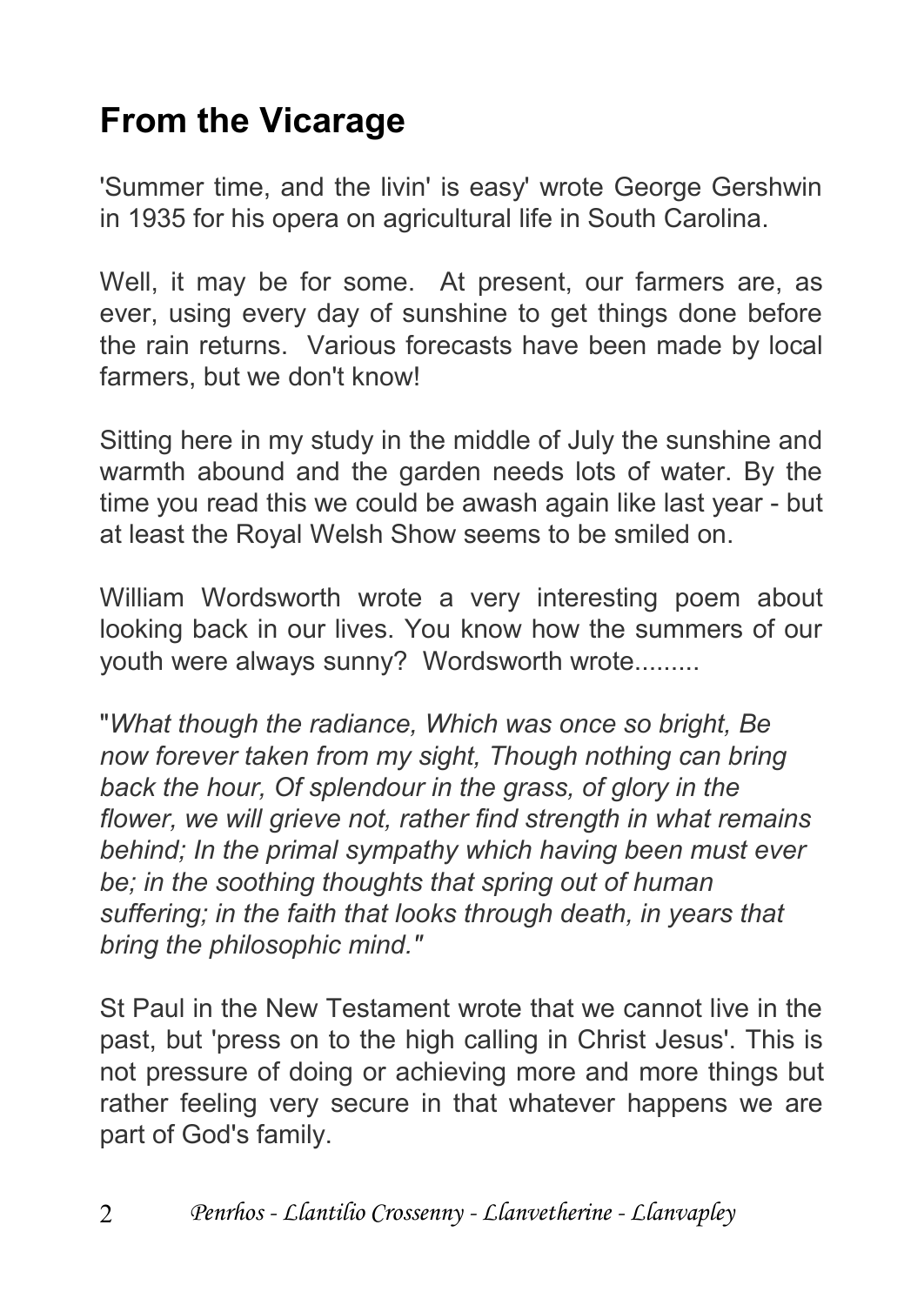The Olympic Games is soon upon us and again St Paul compares us to athletes who compete for a 'perishable crown'. Instead, those who seek God's truth are searching for something eternal that begins now and continues into eternity.

*For I am convinced that neither death, nor life, nor angels, nor rulers, nor things present, nor things to come, nor powers, nor height, nor depth, nor anything else in all creation, will be able to separate us from the love of God in Christ Jesus our Lord.*

Your friend and Vicar

David

### **My Favourite Things**

To commemorate her birthday, actress/vocalist, Julie Andrews made a special appearance at Manhattan 's Radio City Music Hall for the benefit of the AARP. One of the musical numbers she performed was 'My Favourite Things' from the legendary movie 'Sound Of Music'.

Ms. Andrews received a standing ovation from the crowd that lasted over four minutes and repeated encores. Please share Ms. Andrews' clever wit and humour with others who would appreciate it.

Overleaf are the lyrics she used:

(Best when you sing it!)

*Penrhos - Llantilio Crossenny - Llanvetherine - Llanvapley* 3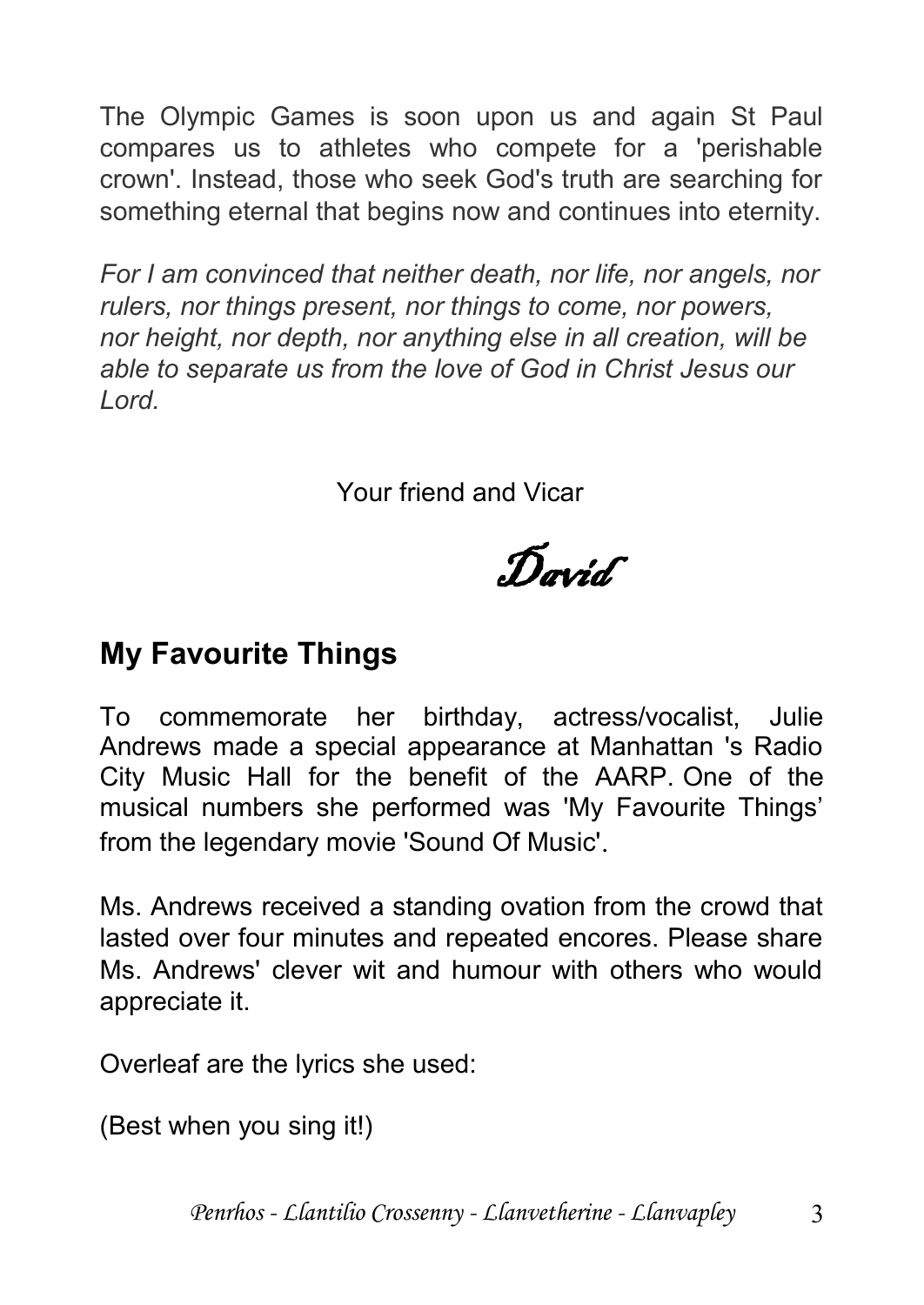### My Favourite Things

Botox and nose drops and needles for knitting, Walkers and handrails and new dental fittings, Bundles of magazines tied up in string, These are a few of my favourite things.

Cadillacs and cataracts, hearing aids and glasses, Polident and Fixodent and false teeth in glasses, Pacemakers, golf carts and porches with swings, These are a few of my favourite things.

When the pipes leak, when the bones creak, When the knees go bad, I simply remember my favourite things, And then I don't feel so bad.

Hot tea and crumpets and corn pads for bunions, No spicy hot food or food cooked with onions, Bathrobes and heating pads and hot meals they bring, These are a few of my favourite things.

Back pain, confused brains and no need for sinnin', Thin bones and fractures and hair that is thinnin', And we won't mention our short shrunken frames, When we remember our favourite things.

When the joints ache, when the hips break, When the eyes grow dim, Then I remember the great life I've had,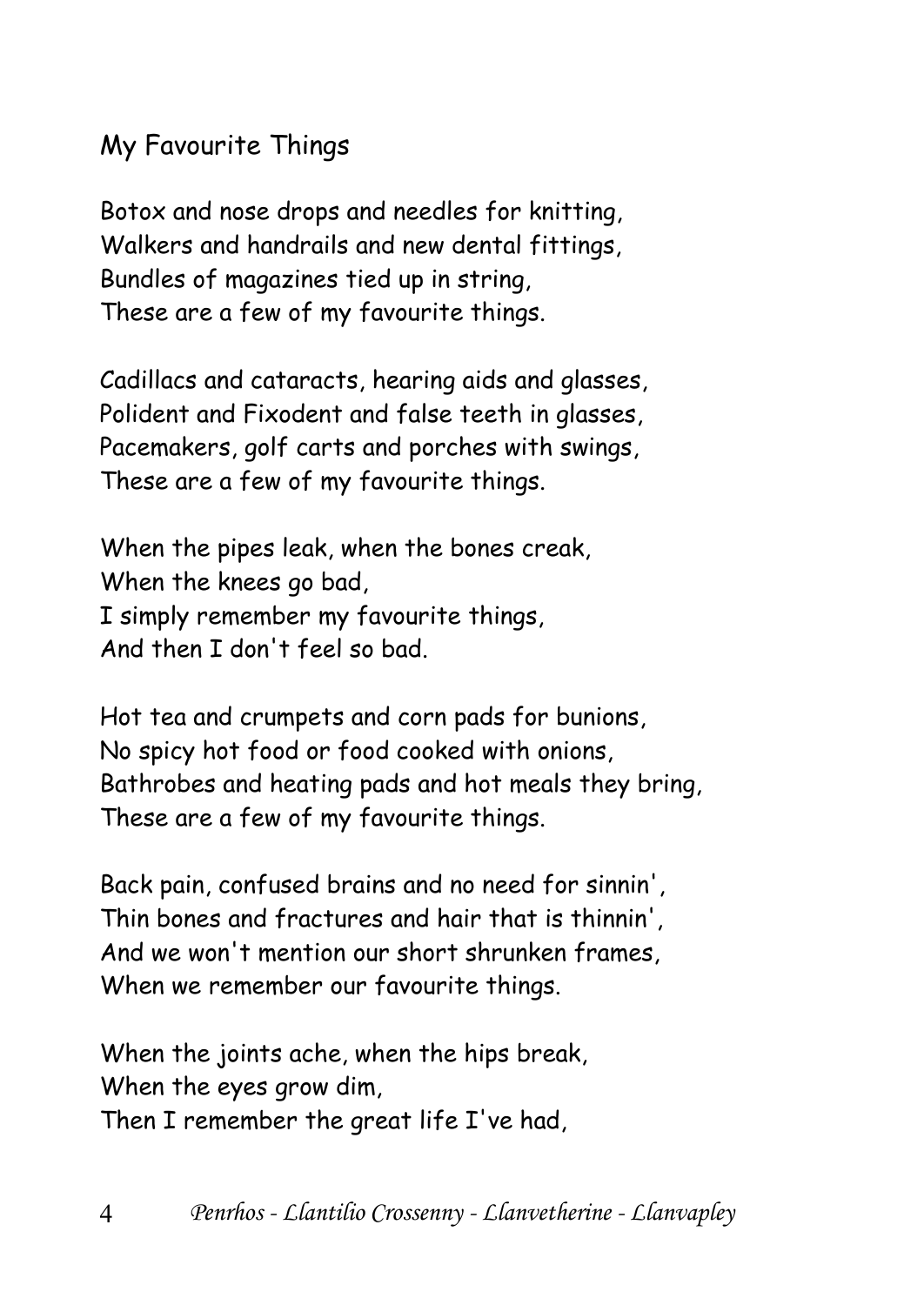And then I don't feel so bad.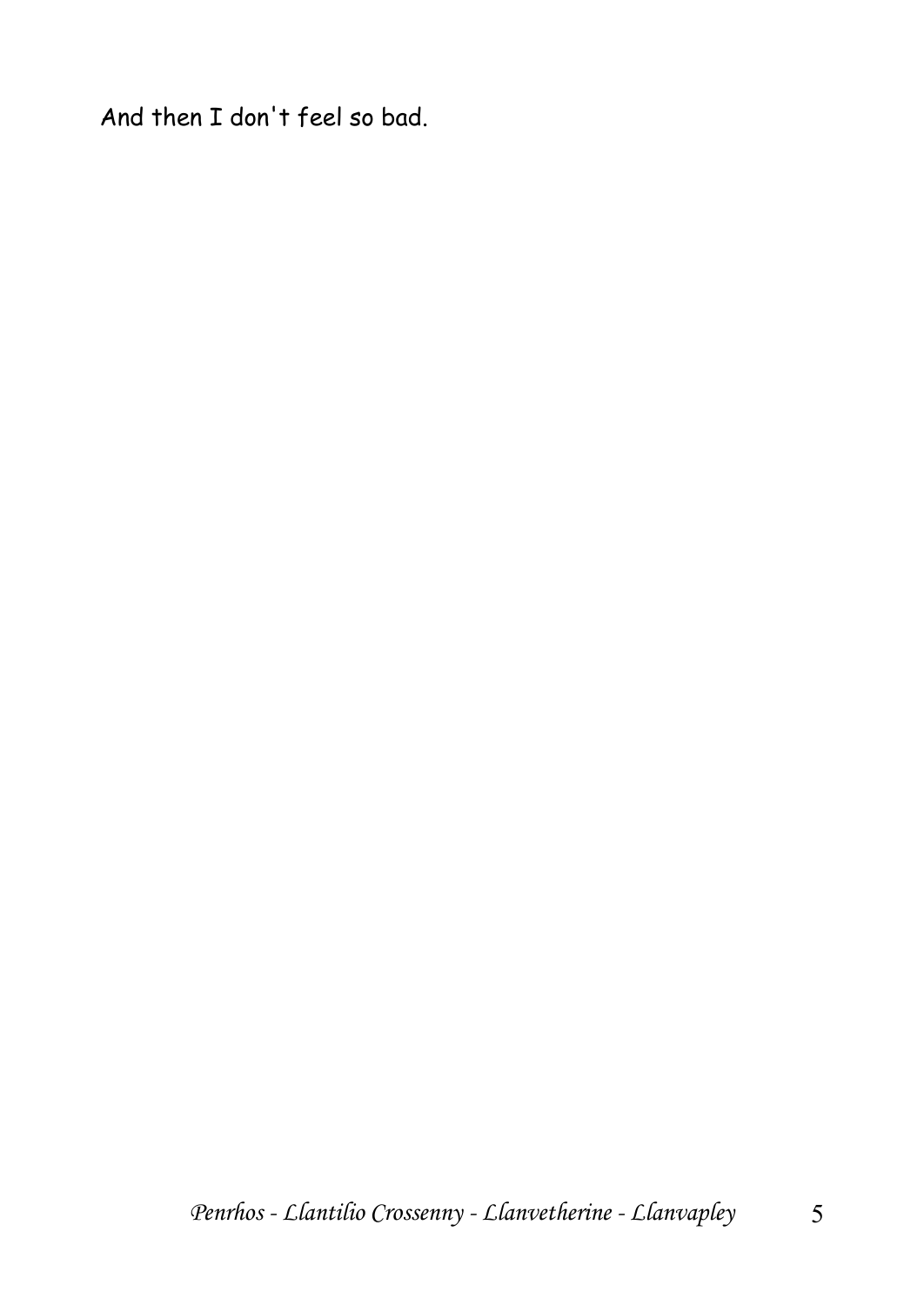# **News from the Villages**

### **Llanvapley**

The work on the church appears to be on schedule and things are going well so far. The *Strawberry Tea* had to be moved to the pavilion because of the bad weather but everyone who came enjoyed a delightful afternoon: £183 was raised for the restoration fund.

There will not be a service in August so the next Llanvapley service will again be in the pavilion on Sunday 14 September.

### **Llantilio Crossenny**

The Summer Fête was a great success! Our thanks to Matt Tebbut for opening the proceedings, to all the helpers on the stalls and the Grand Draw. A list of prizewinners is in Church. The sun shone and we raised over £1200 for St Teilo's Church.

The PCC have looked very carefully at a digital organ and discussions are ongoing about the possibility. Trish Luxmoore showed the PCC architects drawings for a proposed toilet in the square brick building at the top of the church steps and we are consulting the Diocesan Advisory Council on that and heating proposals.

Thanks to the Bill and Roger who organised the LSC walk on 29 June. 28 walkers took part in a most enjoyable afternoon.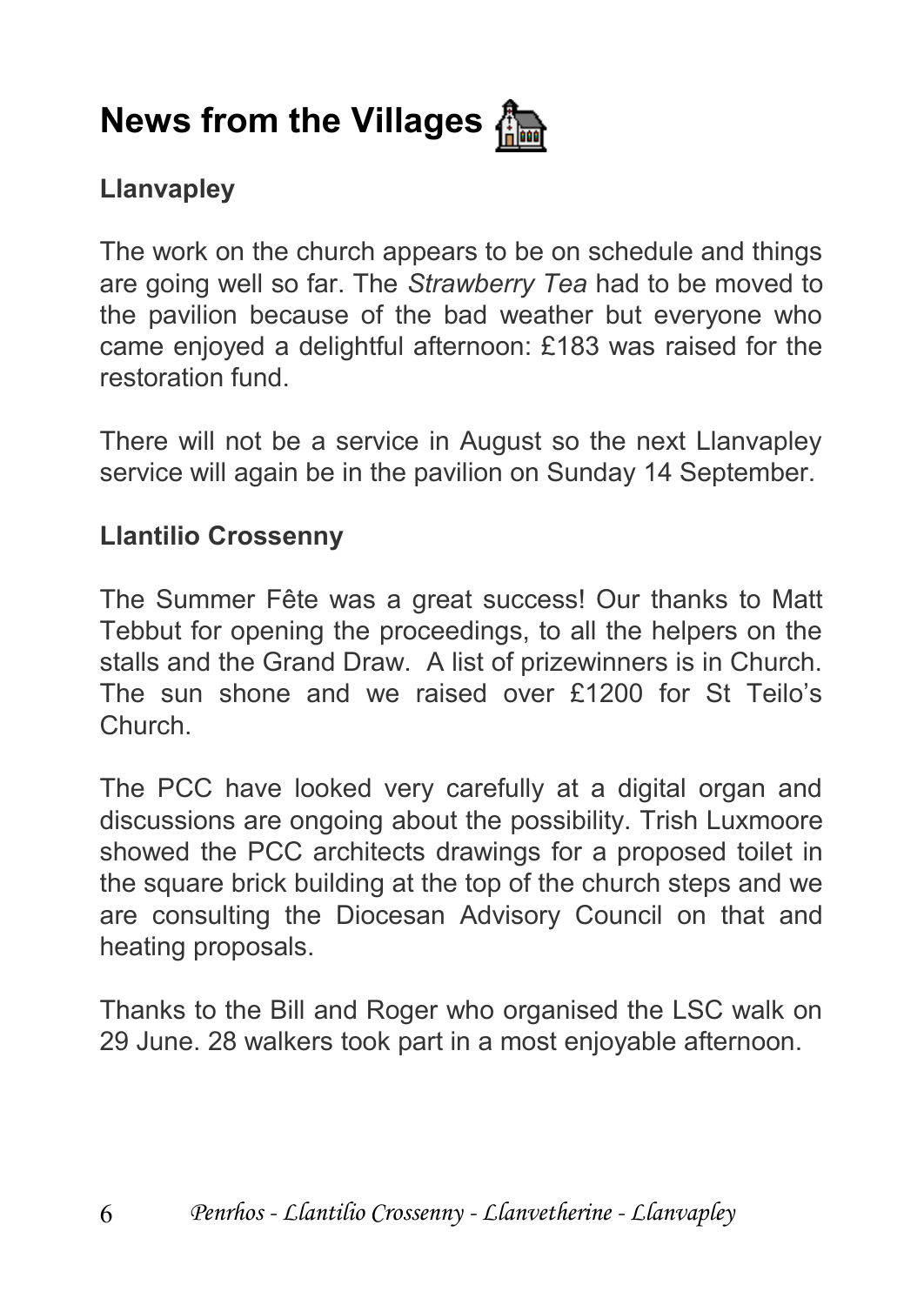On August 3 at 12.30pm there will be a *Ploughman's Lunch* at Little Cil-llwch – the home of Caenwen Davies. Tickets are £7 and are available from the Vicarage or church members. Please bring a chair.

There will be no coffee that day in church.

Congratulations to Ian Latham, Elsie & Den's son, who has gained a 1st class honours degree in Countryside Management with sustainable development and conservation.

Are there others whose academic achievements we can celebrate? Do let The New Times know!

### **Llanvetherine**

There was a good Animal Service on 29 June and thanks to all those who brought their animals. We had a rare spider attend but after being blessed, it unfortunately died the next day!

Llanvetherine had a strawberry tea in the garden of David and Shirley Hughes-Jones and lots of people came along to enjoy the afternoon.

Amy Bissett and Tim Hayward had their blessing service following their wedding in Nevill Hall Hospital. Dr David Bissett, Amy's father, was able to take Amy up the aisle in the hospital chapel and was a very proud Dad. David died peacefully on 7 July and his funeral service was held in Llanvetherine Church on 15 July. Our prayers and condolences to Ro and all the family.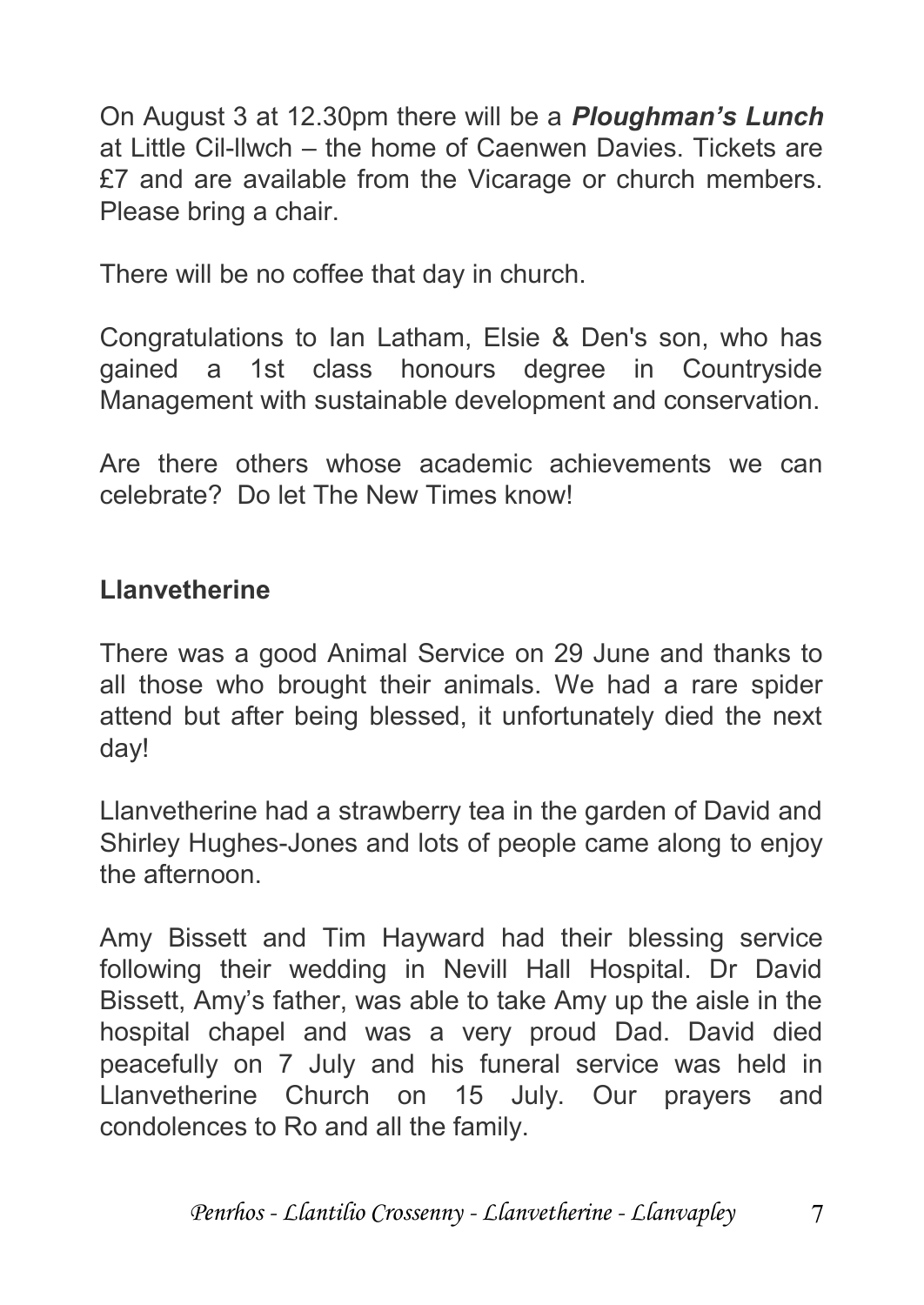Congratulations to all who organised a really good Village Day. It was wonderful to sit and chat with so many people and bring the community together.

On 31 August at 11am there will be a group service in Llanvetherine when Simon and Bethan North's new baby will be baptised.

### **St Cadoc's Music Weekend 29th - 31st August**

### **Llangattock-Vibon-Avel**

### **Friday 29th August at 7.30pm**

An Evening with Sara Fulgoni The international mezzo-soprano sings songs and arias The Orangery, Rolls of Monmouth Golf Club TIckets £15 (including a glass of wine on arrival)

### **Saturday 30th August at 8.00 pm**

Spirit Readers - Sax & Guitar Colin Tully and Paul Bradley St. Cadoc's Church, Llangattock-Vibon-Avel Tickets £10 (including a glass of wine)

### **Sunday 31st August at 11am**

Sung Eucharist with St. Cadoc's Singers William Byrd Mass in 4 parts St. Cadoc's Church, Llangattock-Vibon-Avel

#### **Sunday 31st August from 12.30pm**

Barbecue, Rounders and Music

Tickets: 01600 714926 or DS Music, 2-4 Monnow Street.

8 *Penrhos - Llantilio Crossenny - Llanvetherine - Llanvapley*